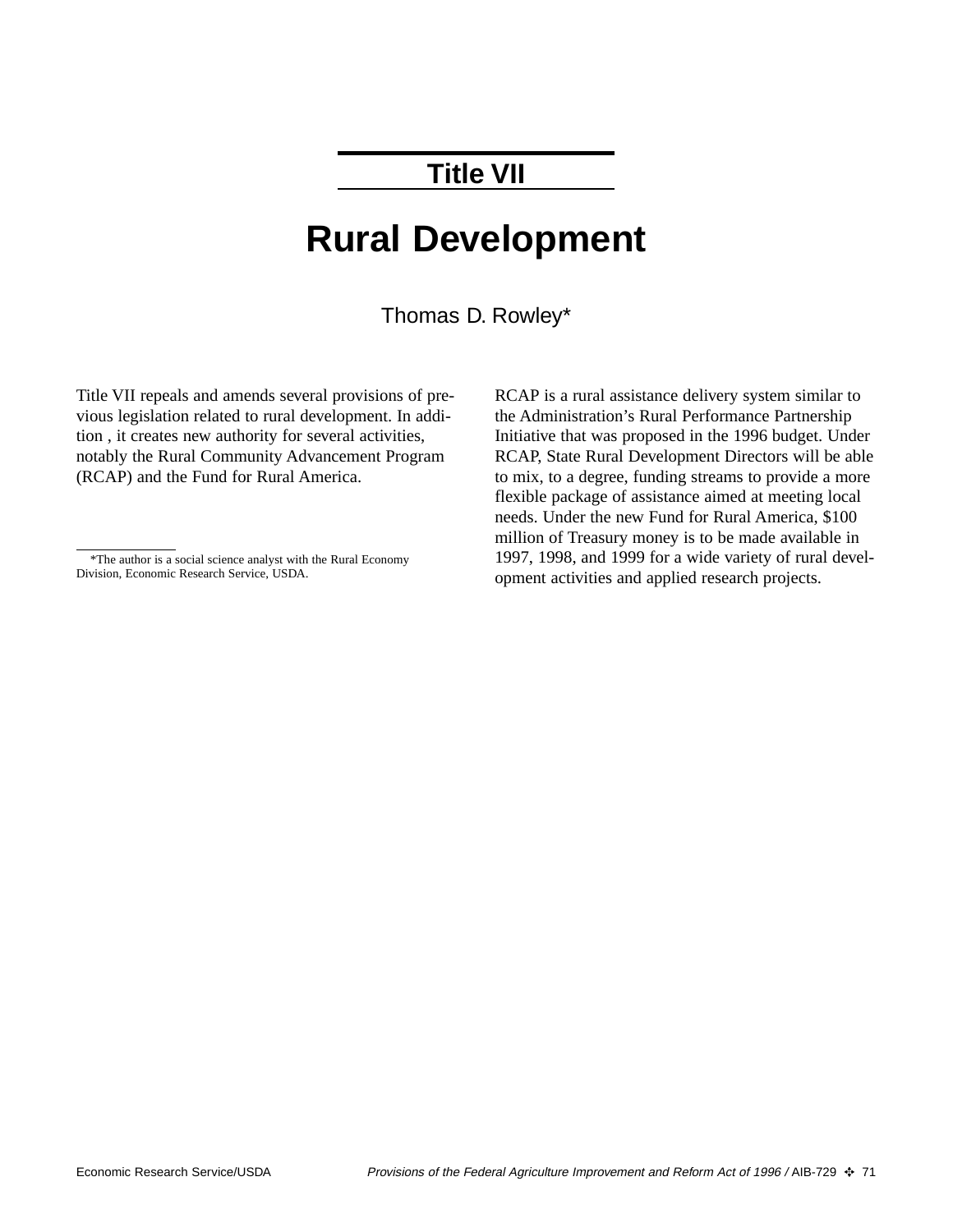### **Subtitle A**

## **Amendments to the Food, Agriculture, Conservation, and Trade Act of 1990**

#### **Chapter 1—General Provisions**

This chapter of the 1996 Act amends several provisions of the 1990 Rural Development Title. Notably, it:

- Repeals the Rural Investment Partnerships that authorized lines of credit to eligible entities in up to 5 States to establish local revolving loan funds. The program was never funded.
- Reauthorizes and streamlines the Distance Learning and Telemedicine Program. This provision authorizes \$100,000,000 for each of fiscal years 1996 through 2002 for encouraging and improving telemedicine and distance learning services in rural areas through the use of telecommunications, computer networks, and related technologies. The funds are available as grants or cost-of-money loans, or both. Funds are available to assist users of telemedicine or distance learning services as well as providers of those services. Funds can be used by recipients for (1) development and acquisition of instructional programming, (2) development and acquisition of equipment and facilities, (3) provision of technical assistance and instruction, and (4) other uses consistent with the provision as determined by the Secretary.
- Repeals the Monitoring Economic Progress of Rural America provision that called for the Census Bureau

to expand collection efforts on statistically significant data concerning the changing economic condition of rural counties and communities.

- Repeals the Rural Health Infrastructure Improvement grant that was to establish a project to demonstrate a model approach to improving rural health infrastructure.
- Repeals the Demonstration Projects provision, which created a program of competitive grants to rural areas to serve as demonstration areas for rural economic development and as models of such development for other areas.

#### **Chapter 2—Alternative Agricultural Research and Commercialization**

This chapter changes the legal organizational status of the Alternative Agricultural Research and Commercialization Center by converting it into the Alternative Agricultural Research and Commercialization Corporation—a wholly-owned government corporation within USDA. The purpose of the Corporation is identical to that of the Center previously. Additional changes to the powers and structure of the organization are made.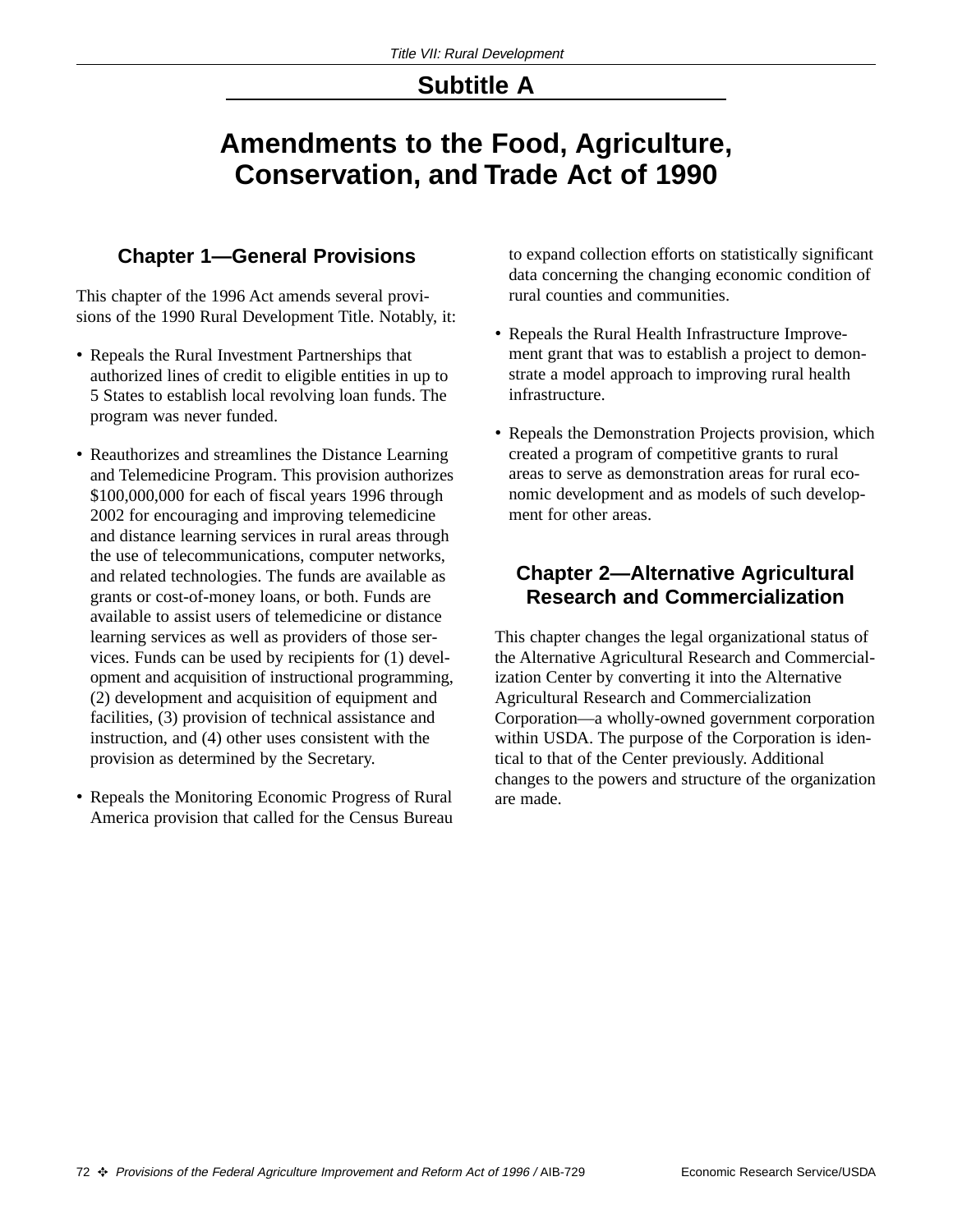### **Subtitle B**

# **Amendments to the Consolidated Farm and Rural Development Act (P. L. 87-128)**

#### **Chapter 1—General Provisions**

Several notable provisions are contained in this chapter, including:

- Reauthorizes and increases the annual authorization for Water and Waste Treatment grants from \$500 million to \$590 million. The provision requires that sewer, waste, and water treatment projects funded under this section conform to State standards established under the Safe Drinking Water Act and the Clean Water Act.
- Authorizes Rural Business Opportunity grants (not to exceed \$1.5 million annually) to public bodies, private nonprofit community development corporations, and other entities at the discretion of the Secretary for the purposes of :
	- —identifying and analyzing business opportunities, including export opportunities, that will use local rural economic and human resources;
	- —identifying, training, and providing technical assistance to existing or prospective rural entrepreneurs and mangers;
	- —establishing business support centers and otherwise assisting in the creation of new rural businesses, developing ways to finance local businesses, and enhancing the capacity of local individuals and entities to engage in sound economic activities;
	- —conducting regional, community, and local economic development planning and coordination, and leadership development; and
	- —establishing centers for training, technology, and trade that provide assistance to rural businesses to utilize interactive communications technologies for developing export markets.
- Combines the Emergency Community Water Assistance Grant Program for Small Communities

with the same program for smallest communities. Under the new, combined program (same name as above), \$35 million is authorized in fiscal years 1996-2002 for communities with populations of 10,000 or less. At least 50 percent of available funds is to be allocated to communities with populations of less than 3,000.

- Amends the Rural Cooperative and Technology Development Grant Program by renaming it the Rural Cooperative Development Grant Program and refocusing it. The modified program is authorized at \$50 million for each of fiscal years 1996-2002.
- Gives the Secretary authority to reduce debt for loan programs administered by the Rural Utilities Service, the Rural Housing Service, and the Rural Business-Cooperative Service.
- Creates a Rural Development Certified Lenders Program and a Preferred Certified Lenders Program. The first provision allows the Secretary to establish a program under which the Secretary may guarantee a loan for any rural development program that is made by a lender certified by the Secretary. The second enables certain lenders to have more latitude in administering loans guaranteed by the Secretary.
- Repeals the State Rural Economic Development Review Panels that were authorized in the 1990 Farm Bill but never used. These panels were to assess, review, and prioritize requests for USDA rural development funds within the individual States.
- Establishes a National Sheep Industry Improvement Center. The Center will promote ways to improve the sheep and goat industry. The Center's activities will be financed by a revolving fund established in the U.S. Treasury.
- Gives the Secretary specific authority to enter into Cooperative Agreements with other Federal agencies and State and local governments and any other organization or individual to improve the coordination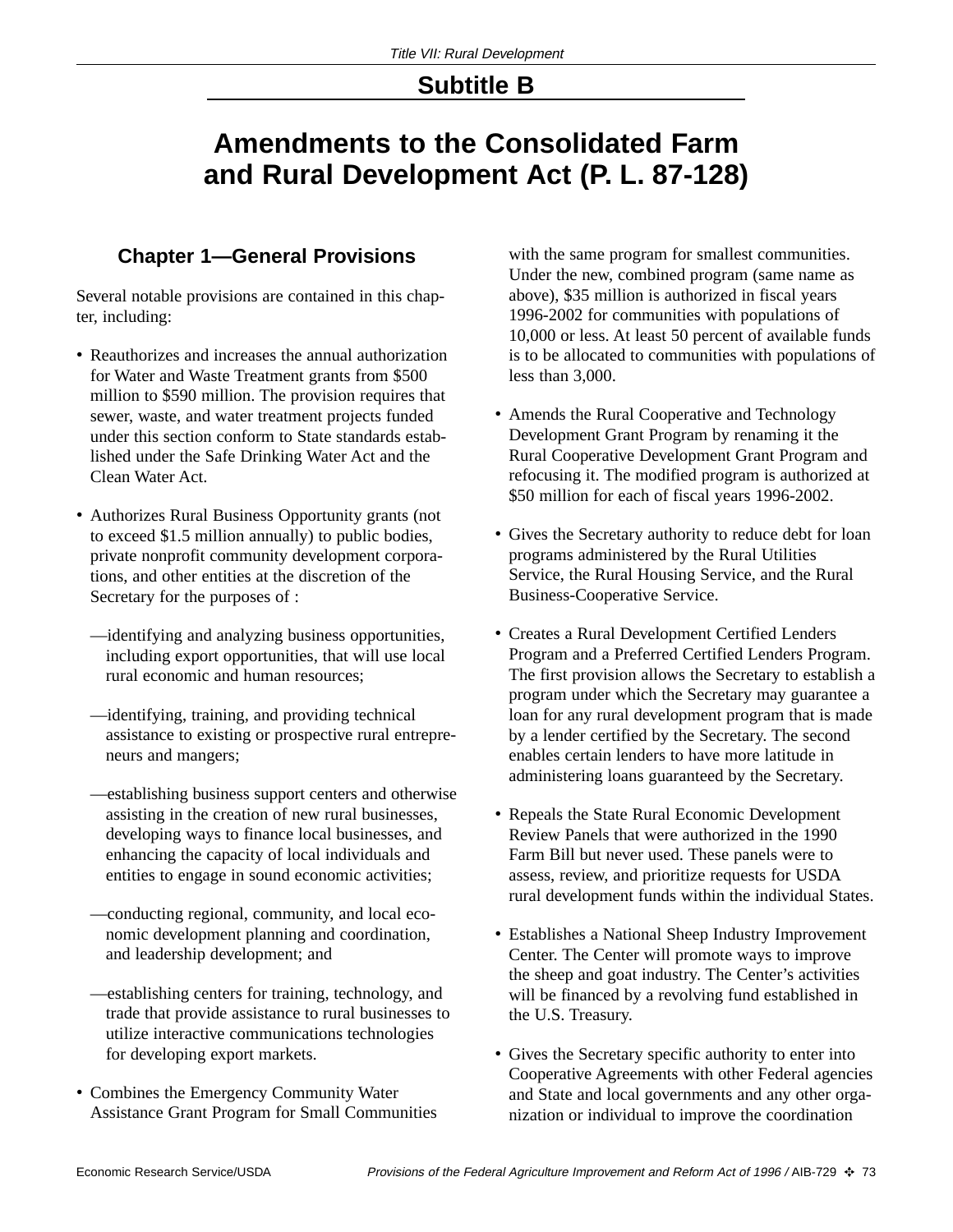and effectiveness of Federal programs, services, and actions affecting rural areas, including the establishment and financing of interagency groups.

#### **Chapter 2—Rural Community Advancement Program**

This chapter establishes the Rural Community Advancement Program (RCAP), a new rural development program delivery mechanism. The structure is similar to the Administration's Rural Performance Partnership Initiative proposed in the 1996 budget. Its purpose is to provide grants, loans, loan guarantees, and other assistance to meet the rural development needs of local communities and federally recognized Indian tribes.

The objectives of RCAP are to:

- Promote strategic development activities and collaborative efforts by State and local communities, and federally recognized Indian tribes, to maximize the impact of Federal assistance;
- Optimize the use of resources;
- Provide assistance in a manner that reflects the complexity of rural needs, including the needs for business development, health care, education, infrastructure, cultural resources, the environment, and housing;
- Advance activities that empower and build the capacity of States, local communities, and federally recognized Indian tribes to design unique responses to their special needs; and
- Adopt flexible and innovative approaches to solving rural development problems.

Important elements of the RCAP include:

• *Strategic Plan.* The program requires that each Rural Economic and Community Development (RECD) State Director prepare a strategic plan for the State and for each federally recognized Indian tribe within the State. That plan must be prepared with State and local communities acting as full partners in the process and in consultation with other entities including State Rural Development Councils, federally recognized Indian tribes, and communitybased organizations. Any assistance provided under

RCAP must be consistent with the State strategic plan. Priority must be given to communities with the smallest populations and lowest per capita income.

• *Rural Development Trust Fund.* Monies for RCAP will be held in this fund containing the following accounts: Rural Communities Facilities Account, Rural Utilities Account, and Rural Business and Cooperative Development Account, the National Reserve Account, and the Federally Recognized Indian Tribe Account.

The Secretary will allocate the amounts in these three accounts among the States taking into consideration rural population, income, unemployment, and other relevant factors. State RECD Directors may, during any fiscal year, transfer up to 25 percent from one account to another, as long as the amount transferred nationally does not exceed 10 percent of the total RCAP funds allocated that fiscal year. No monies from the RCAP may be transferred to or from any housing programs.

The National Reserve Account will receive a percentage of the total contained in the Rural Development Trust Fund (RDTF)—15 percent in fiscal year 1997, decreasing to 5 percent in fiscal year 2002. The account may be used to:

- —meet situations of exceptional need;
- —meet emergency situations; or
- —provide funds to entities whose applications for RCAP funds have been approved and who have not received funds sufficient to meet the needs of approved projects.

The Federally Recognized Indian Tribe Account will receive 3 percent of funds contained in the RDTF. These funds are to be distributed to federally recognized Indian tribes for use according to the tribe's strategic plan.

- *Grants to States.* The Secretary is directed to make a grant of up to 5 percent of a State's RCAP allocation to any State that requests one.
- *Matching Grants.* States may also request an additional 5-percent grant, provided the grant is matched at least 2 for 1 with non-Federal monies.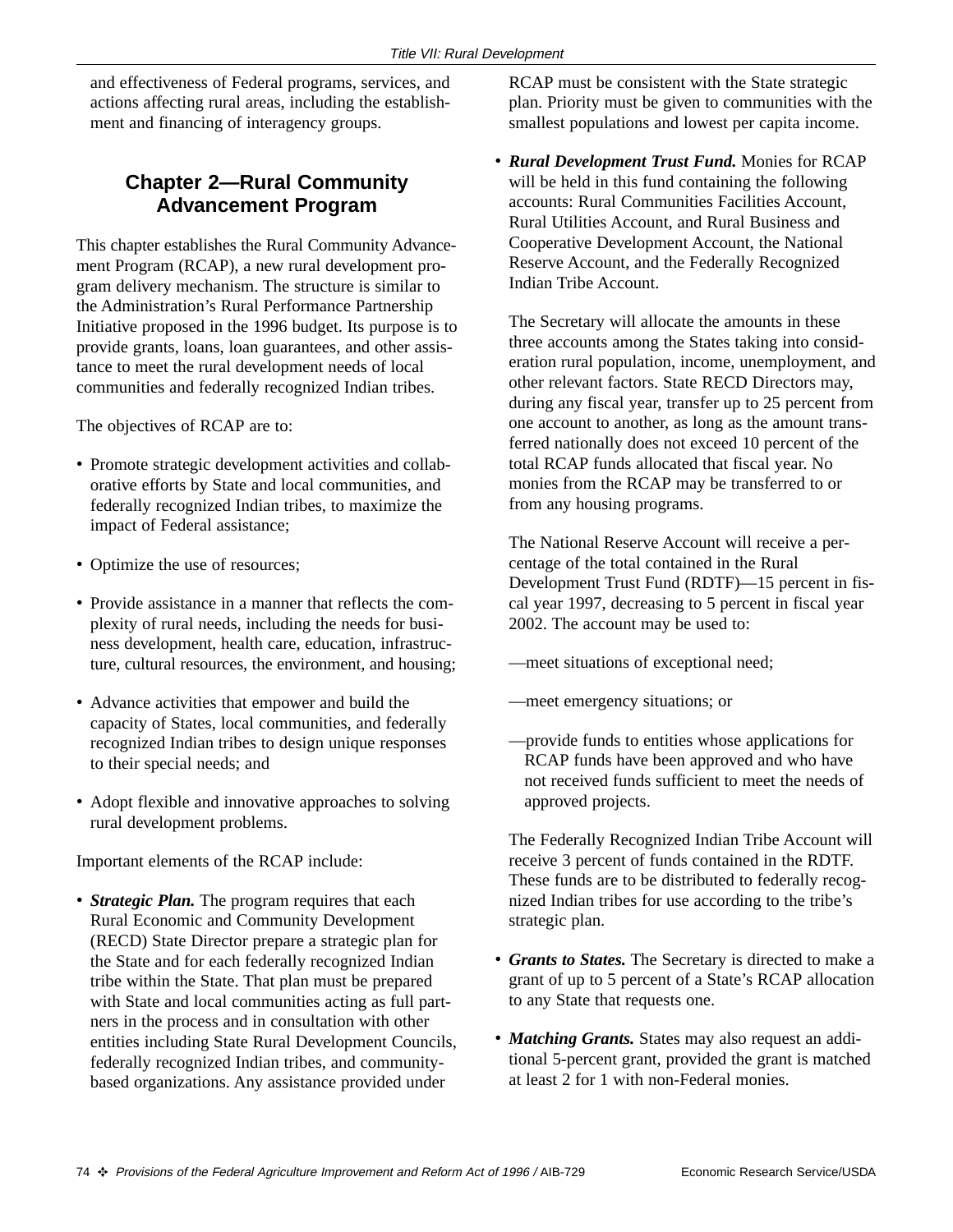- *Loan Guarantees.* The Secretary may guarantee loans for financing rural development activities authorized and funded under RCAP. Guarantees are limited, however, to not more than five times the amount given to the State in grants in the above provisions.
- *Rural Development Interagency Working Group.* The Secretary shall establish and chair an interagency working group. The group will establish policy for, coordinate, make recommendations with respect to, and evaluate the performance of, all Federal rural development efforts. The conference agreement specifies that this effort should use the National Rural Development Partnership as a foundation for the group.
- *Rural Venture Capital Demonstration Program.* The Secretary may designate for each fiscal year up

to 10 community development venture capital organizations to demonstrate the value of loan guarantees in attracting private investment in rural businesses. USDA will guarantee up to 30 percent of an organization's investment pool. Total guarantees cannot exceed \$15 million in each of fiscal years 1996-2002.

In addition to RCAP, this chapter also calls for Simplified, Uniform Application for Assistance from All Federal Rural Development Programs. The Secretary is required to develop a streamlined, uniform application process for specified rural development programs.

Finally, the chapter establishes the Community Facilities Grant Program. The Secretary may provide grants (not to exceed \$10 million in a fiscal year) to build specific essential community facilities in rural areas.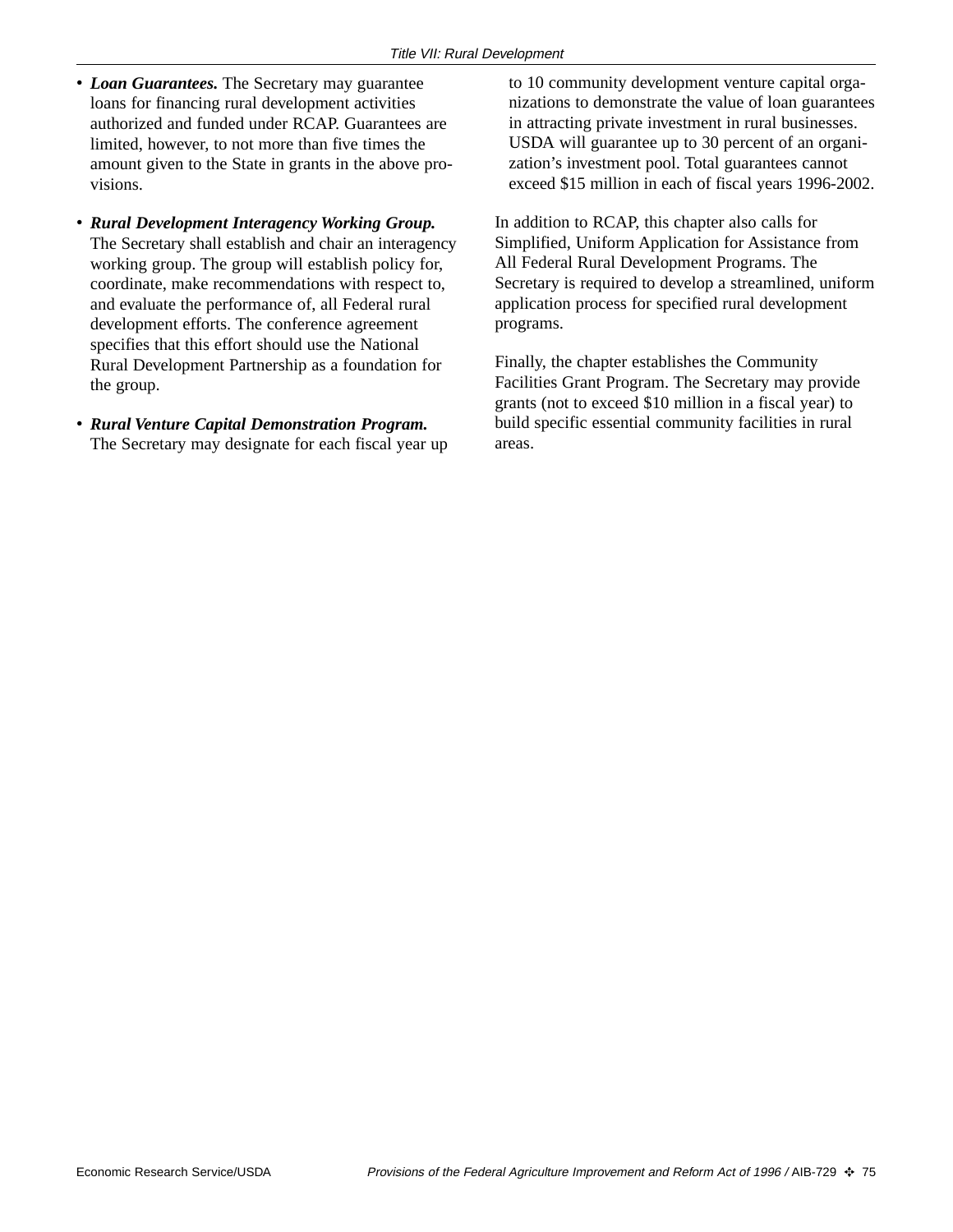### **Subtitle C**

# **Amendments to the Rural Electrification Act of 1936**

In addition to amending and repealing various provisions, the subtitle calls for the Secretary to make or commission studies, investigations, and reports regarding financial, technological, and regulatory matters affecting the condition and progress of electric and

telecommunications service and economic development in rural areas. The subtitle also repeals the Rural Business Incubator Fund from the 1990 Rural Development Title.